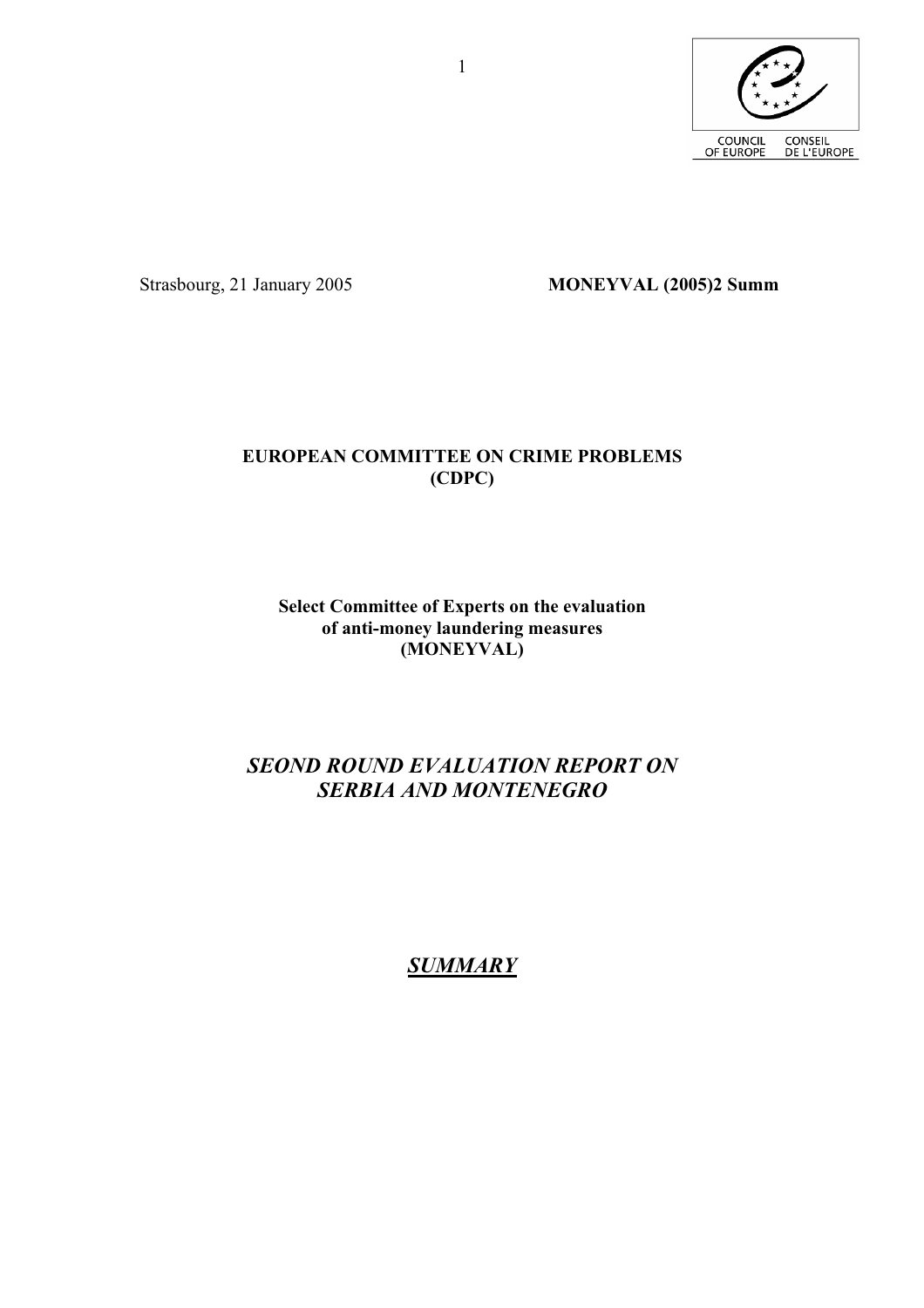#### **A. Introduction**

1. This Report on the Observance of Standards and Codes (ROSC) for the FATF Recommendations for Anti-Money Laundering and 8 Special Recommendations for Combating the Financing of Terrorism (FATF 40+8 Recommendations) was<br>prepared by the MONEYVAL Secretariat on the basis of the Detailed Assessment<br>report<sup>1</sup> on Serbia and Montenegro, which was adopted at the Plenary mee the MONEYVAL Committee in Strasbourg, 21 January 2005. The report summarises the level of observance of the FATF 40+8 Recommendations and provides recommendations to enhance observance.

#### **B. Information and Methodology used for the Assessment**

- 2. This assessment is based on a review of the AML/CFT legislation and regulations of Serbia and Montenegro. Furthermore, the evaluators received from the Serbian and Montenegrin authorities information on the capacity and implementation of criminal law enforcement systems, and on supervisory and regulatory systems to deter money laundering and terrorist financing. The assessment team held<br>discussions with officials and technical experts from a number of Serbian and<br>Montenegrin departments and agencies, as well as representatives from t site visits in Podgorica and Belgrade from 27 October to 2 November 2003.
- 3. Serbia and Montenegro is a state union consisting of two republics, the Republic of Serbia and the Republic of Montenegro. Each republic has separate government and parliament. However, there is also a parliament on the federal level.
- 4. When it comes to the Criminal Procedure Code and the Criminal Code, the situation is the following: Until 1991 Yugoslavia had one single Criminal Procedure Code (from 1977) applicable to the whole territory of the federation. A federal Criminal Code was enacted in 1976 regulating the general principles and a limited number of offences, while each republic held juris legislation (Serbia in 1994 and Montenegro in 1993) over all other offences. In 2001 the federal assembly passed a new Criminal Procedure Code superseding the one from 1977. However, this Code did not apply to Montenegro, Procedure Code was still enforceable with respect to Montenegro. With the entry into force of a Constitutional Charter, the power to legislate on criminal policy and procedure has been transferred entirely to each republic, and at the time of the on-site evaluation visit new Criminal Codes and Criminal Procedure Codes were being drafted both in Serbia and Montenegro.
- 5. All financial legislation is at republic level. For most areas of work the two

<sup>&</sup>lt;sup>1</sup> The detailed assessment was prepared by the MONEYVAL Secretariat based on contribution from an evaluation team which consisted of Mr. Doru Bulata, Romania; Mr. Lajos Korona, Hungary; Mr. Viesturs Burkans, Latvia ; Mr. Charles Ott, USA ; Mr. Giovanni Lupi, Italy, and a member of the MONEYVAL Secretariat.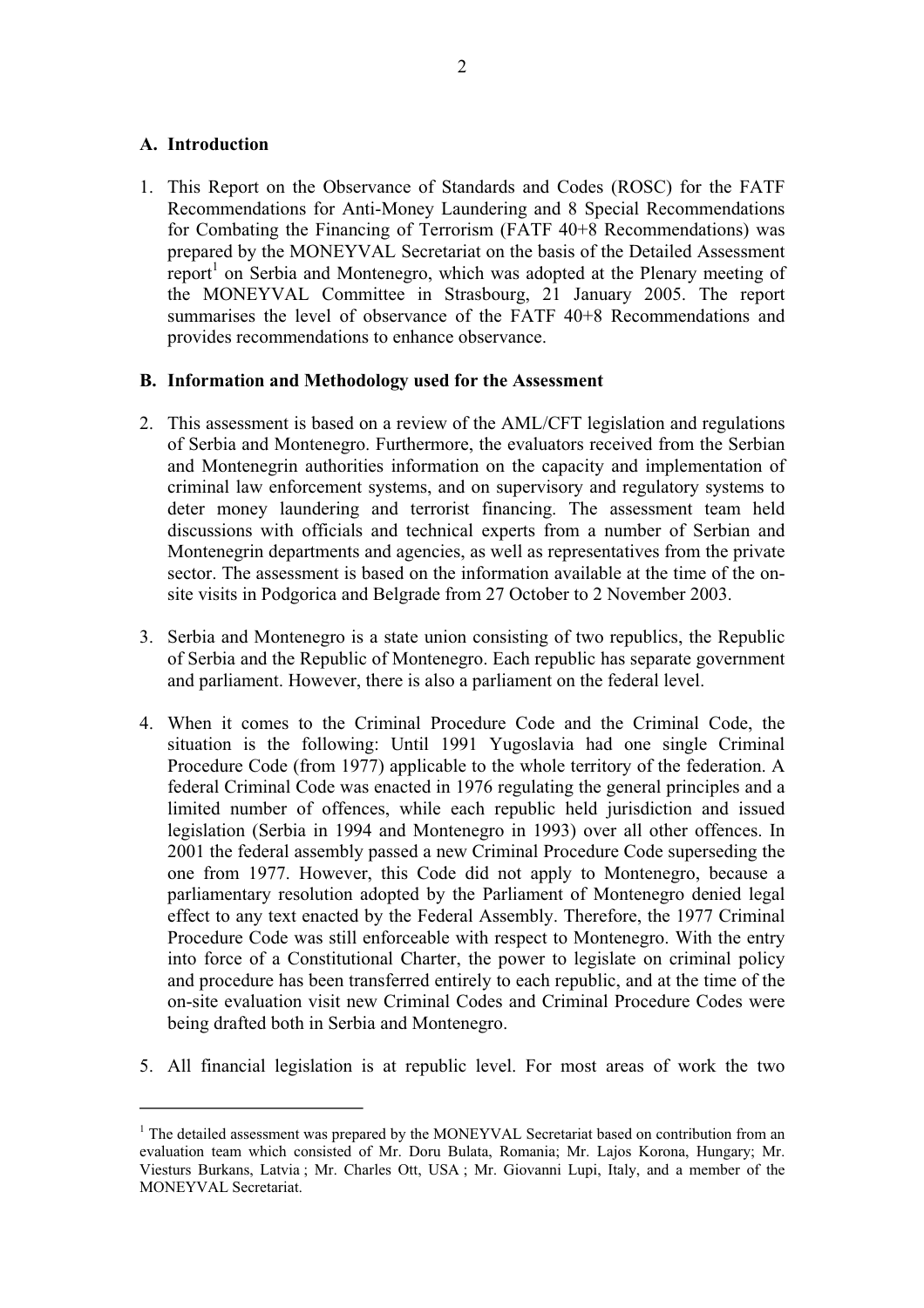republics do not share public institutions. Against this background it has been found the most appropriate in the following to describe the findings separately for respectively Serbia and Montenegro.

### **C. Main findings**

### **a. Serbia**

6. The AML/CFT regime of Serbia still lacks some essential components. On the repressive side there is not a specific provision on the financing of terrorism.It is possible to confiscate the proceeds of crime, but it is not possible to confiscate money intended to finance an act of terrorism. When it comes to seizure, only "objects" are covered by the legislation, thus it is not poss not possible to seize money intended to finance terrorism. The UN Security Council resolutions on the freezing of terrorism related assets have not been implemented by a specific normative act. All in all, the framework on confiscation and provisional measures is very weak. On the positive side it has to be noted, that the Serbian FIU is well-established and has a very dedicated staff. Furthermore, the preventive framework would seem to function. The customer identification requirements generally are adequate and so are the rules on inte integrity standards and enforcement powers and sanctions. As for the suspicious transaction reporting, there is no obligation to report a suspicion of financing of terrorism.

### **(i) Criminal Justice Measures and International Co-operation**

#### *Criminalisation of Money Laundering and Financing of Terrorism*

- 7. Signature and ratification of treaties and conventions remained at union level. Furthermore, to ensure the continuity in interstate relations, both Serbia and Montenegro recognise the treaties previously concluded by the Federal Republic of Yugoslavia (FRY) and the Socialist Federal Republic of Yugoslavia (SFRY) without subsequent approval, even in cases where the implementation of the given treaty now belongs to the competence of republic level bodies.
- 8. The UN 1988 Convention Against Illicit Traffic in Narcotic Drugs and Psychotropic Substances (Vienna Convention) was ratified in 1990. The UN 1999 International Convention for the Suppression of the Financing of Terrorism was signed in November 2001 and ratified in October 2002. The UN 2000 Convention Against Transnational Organised Crime (Palermo Convention) and its supplementary protocols were signed in December 2000 and ratified in September 2001. The Council of Europe 1990 Convention on Laundering, Search, Seizure and Confiscation of the Proceeds from Crime 1990 (Strasbourg Convent signed and ratified in 2002.
- 9. Money laundering is criminalised under article 27 of the Money Laundering Act. It covers "They who … deposit money (cash, foreign currency in cash and other financial assets) acquired through illegal activity (grey economy, illicit traffic in arms, narcotic drugs and psychotropic substances and the like) into the accounts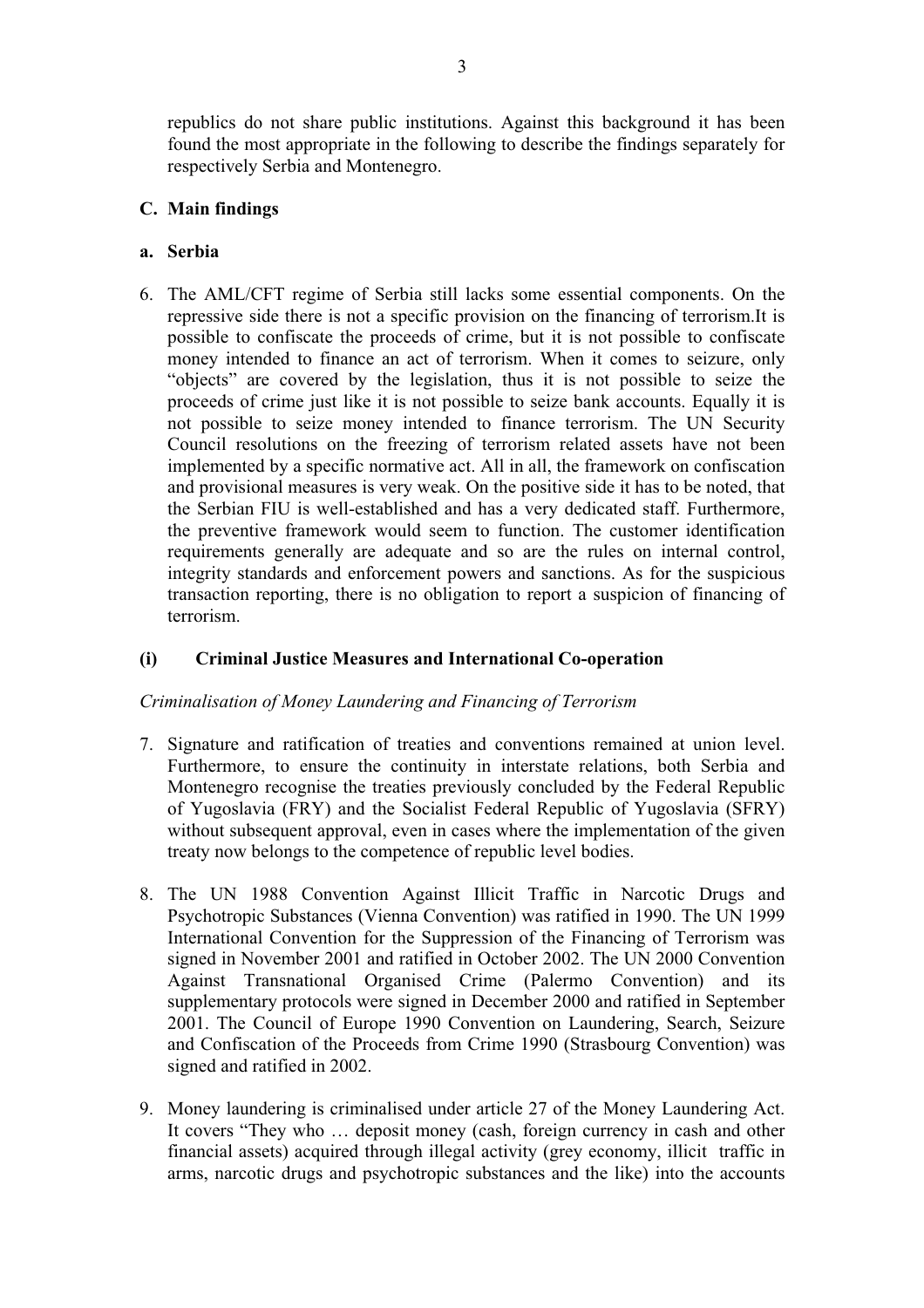held with banks and other financial organisations and institutions ... or introduce in any other way such money (for which they knew it was acquired by criminal act) into legal financial flows with the aim to carry out permissible economic and financial activities" and carries a maximum penalty of 8 years of imprisonment.<br>There is no specific provision on terrorist financing in Se consequence, for the criminalisation of terrorist financing, Serbia is relying on a combination of the provisions on terrorism (article 125 and article 155 a of the FRY 1976 Criminal Code on respectively domestic and inter and the generic provisions on aiding and abetting in the articles 22-26 of the Criminal Code. In the light of this, the evaluators recommend that Serbia, as a matter of priority, adopts a specific provision on terrorist financing.

#### *Confiscation of Proceeds of Crime or Property used to Finance Terrorism*

- 10. Confiscation is available for all criminal offences. As for the general regime, it clearly covers the proceeds deriving from crime and objects used or destined to be used in a criminal offence. This range of applicability is appreciated by the evaluators and so is the fact that the confiscation of procee according to article 84-85 of the FRY Criminal Code. Nonetheless, the evaluators<br>are not convinced that the current legal basis provides for the possibility of<br>confiscating money, which is intended to finance terrorism. Ar use in a criminal action, but a normal interpretation of the concept of "objects" would not include money. This is seriously concerning the evaluators.
- 11. The rules on seizure cover only "objects" and consequently do not cover proceeds of an intangible nature, e.g. proceeds in the form of cash or the deposit on a bank account. The UN Security Council resolutions no. 1267, 1269 and 1373 relating to the prevention and suppression of the financing of terrorist acts have not been<br>implemented by a specific normative act. The current legislation on seizure leaves<br>no possibilities for the authorities to seize money which i an act of terrorism. It goes without saying that this is a critical situation.

### *The FIU and processes for receiving, analysing and disseminating intelligence at the domestic and international levels*

12. The Serbian FIU became member of the Egmont Group in 2003 and thus meets<br>the Egmont Group criteria. In general, the Serbian FIU leaves a positive<br>impression as an agency, which is very pro-active and is gradually becom merits a positive evaluation. Also the co-operation with other domestic agencies is working out relatively well, both when it comes to receiving suspicious transactions reports and when it comes to the legal possibilities for the FIU to provide law enforcement regime with information related to money laundering.

#### *Law enforcement and prosecution authorities, powers and duties*

13. The Serbian Police are under the responsibility of the Ministry of Interior. In the Department for Combating Organsied Crime is the Division for Combating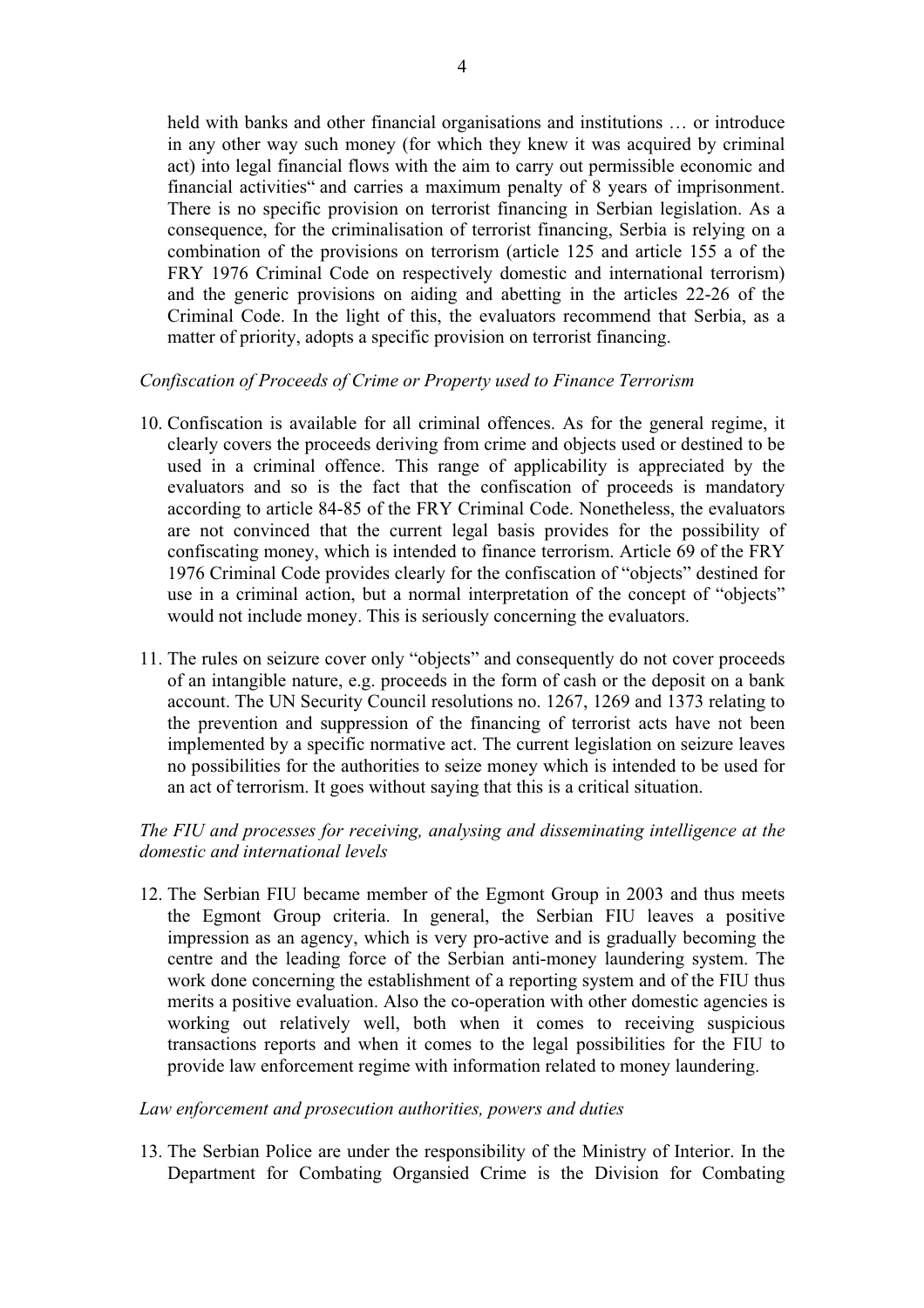Organised Financial Crime. The evaluators were informed by the Serbian interlocutors that the Division for Combating Organised Financial Crime is going to be reorganised, and will be divided into 3 sections one of which will be dealing with the investigation of money laundering cases 2 the money laundering section will consist of 12-13 staff members. Furthermore, the evaluators were informed; that in another of the divisions a new section responsible for the investigation of cases related to terrorist fi

- 14. Controlled delivery can be carried out only upon the approval of a prosecutor, and only in cases of very serious crimes (including money laundering, corruption, drug crimes and kidnapping). It is possible for the police to get bank account information two different ways. One way is via the FIU, but this is only possible where the FIU has transferred a money laundering case to the police (i.e. based on a suspicious transaction report). Another way is via the
- 15. The Serbian law enforcement system still finds itself in the stage of development. However, confidence in respect of the system is boosted by the fact that the chosen direction of development in many respects seems to be right. The Criminal Police would seem to have the necessary investigative tools. However, a formal legal basis for the use of controlled deliveries is recommended by the evaluators.<br>When it comes to real money laundering cases, there is a total lack of convictions.<br>Apparently there is still a tendency to focus only on t than also including the laundering offence. Therefore, the Police should enhance the focus on the tracing and detecting of assets. In line with this, Serbia is recommended to extend the possibilities for the police and the public prosecutors to get access to bank account information.

#### *International Co-operation*

- 16. In Serbia the requested legal assistance can be carried out if the same process could be exercised in a similar domestic case, i.e. the dual criminality principle is being applied. This, however, might limit the possible range of the applicable measures because of the restrictive nature of provisional measures from the angle of seizing or freezing of bank accounts and proceeds of an intangible nature in general<sup>3</sup>. This of course has implications for legal assist from abroad for such security measures cannot be exercised to a wider extent in international co-operation than in domestic cases.
- 17. Considering the conditions of extradition as defined by article 540 of the Criminal Procedure Code, the applicability of this measure is notably restricted. On the other hand, article 536 dealing with the transfer of proceedings is of a rather discretionary nature. As a consequence, it is to be feared that these two options together could not provide for a perfect coverage, thus, there might be situations in which neither of them could be met.

 $2^2$  Subsequent to the evaluation visit the evaluators were informed by the Serbian authorities that the reorganisation has been carried out as planned.

<sup>&</sup>lt;sup>3</sup> Because it is possible to seize only "objects".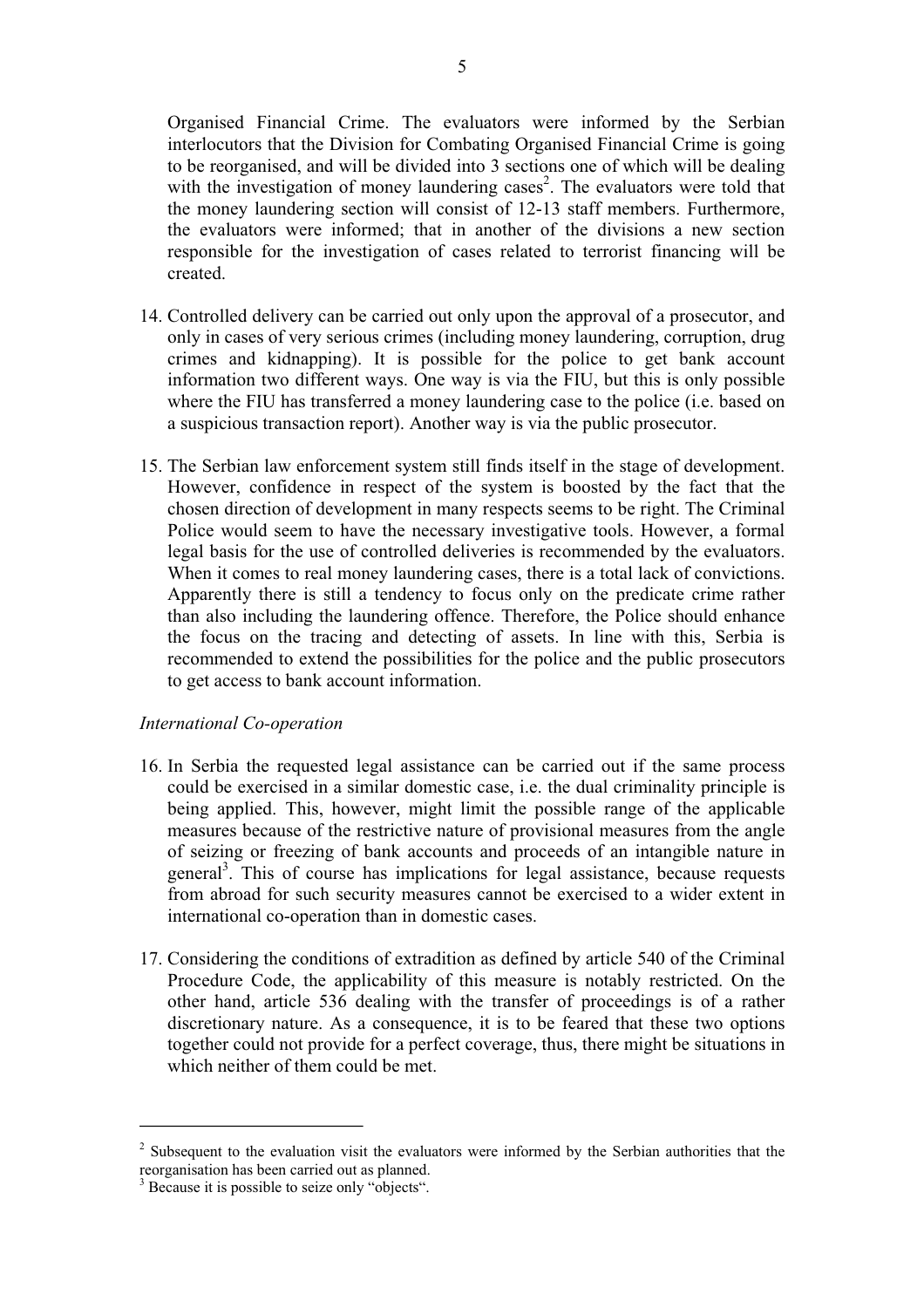#### **(ii) Preventive measures for Financial Institutions**

#### *Prudentially regulated sectors*

#### *General framework*

- 18. The secrecy rules do not represent an obstacle for the FIU to implement the provisions of the law, to co-operate with law enforcement and regulatory<br>authorities and to exchange information with foreign FIU's. Furthermore, the FIU<br>can, after having received a suspicious transaction report, ask the
- and other parties involved in the transaction for additional information.<br>
19. The evaluation team was impressed with the undoubted serious commitment of<br>
Serbian FIU staff in countering money laundering. The FIU is also a involved in improving the reporting system through training seminars and good contacts have been developed with the managers and compliance officers in the bank which the evaluators visited.

#### *Customer Identification*

- 20. There is no explicit prohibition in the laws on opening of anonymous account. All the obligated entities under the Money Laundering Act are required, according to article 6 of the Money Laundering Act, to identify their clients when establishing
- business relations.<br>21. The evaluators recommended that the banks put into place graduated customer acceptance policies and procedures that require more extensive due diligence for higher risk customer. It is recommended for the banks to apply enhanced diligence procedures towards a customer, if there is any reason to be is being refused banking facilities by another bank. It is moreover recommended to develop specific policies and procedures for handling banking relations with politically exposed persons. It is also recommended for the ba
- 22. The representatives of the Central Bank informed the evaluators that numbered accounts are permitted but this type of accounts represents a very small part of the total amount of opened accounts. These accounts may be opened for the already identified account holders in view of ensuring a high level of confidence. It is the opinion of the evaluators that the existence of numbered accounts may constitute a potential money laundering risk. The evaluation team therefore recommends the Serbian authorities so satisfy themselves that the holder of numbered accounts can be identified and thus to make sure that this kind of accounts is not posing a money laundering risk.

#### *On-going monitoring of accounts and transactions*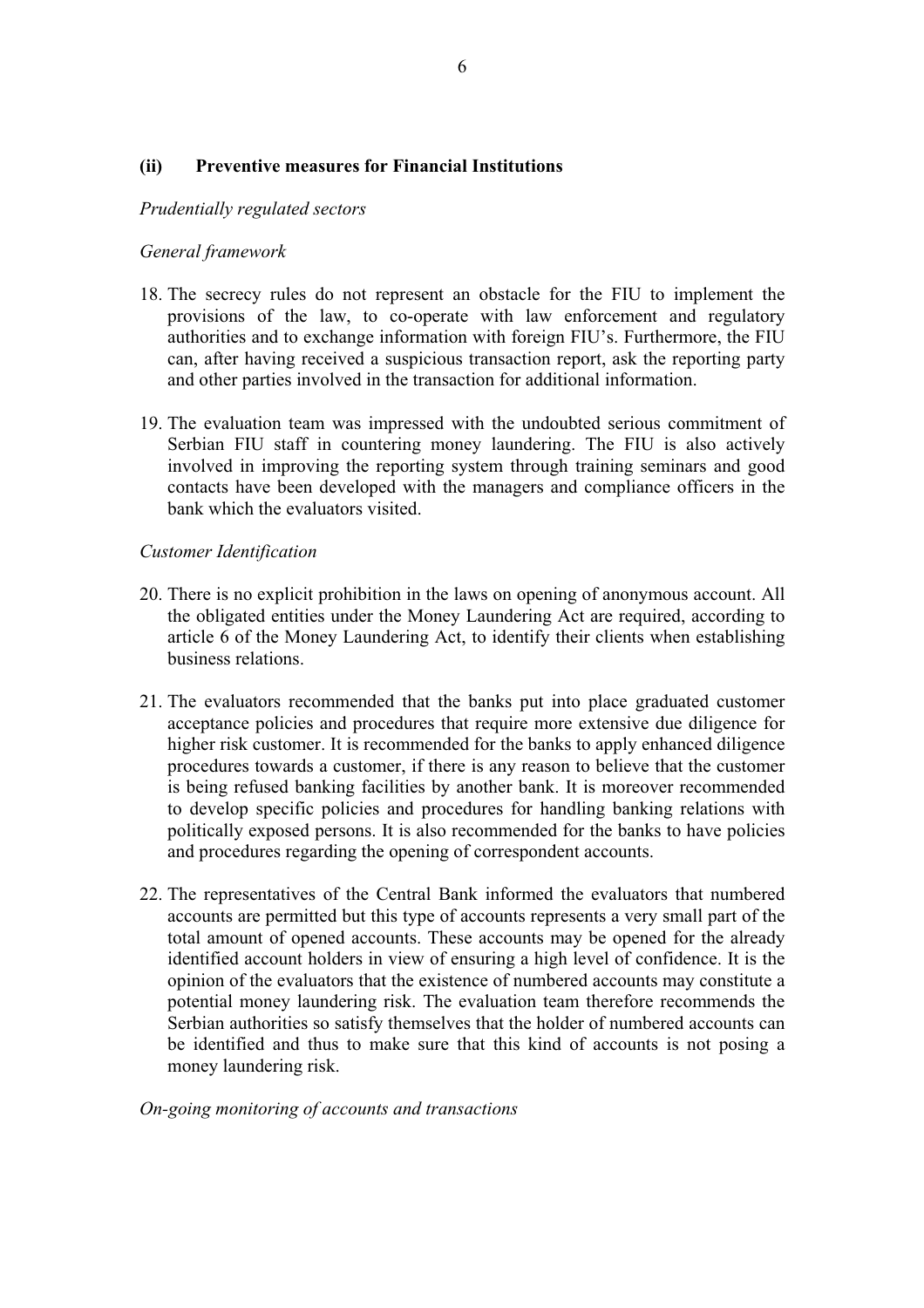- 23. Specific rules on monitoring of accounts and transactions do not exist. However, if a transaction is suspicious, a report should be send to the FIU in accordance with the reporting obligation of the Money Laundering Act.
- 24. The evaluation team recommends the banking industry to introduce as soon as possible systems to aggregate and monitor significant balances and activity in customer accounts on a fully consolidated basis and conduct intensified<br>monitoring for higher risk accounts. It is also recommended to put in place<br>obligations concerning ongoing monitoring of transactions also in the nonin place.

### *Record-keeping*

25. The obligated entities are required to keep records on customer identity, as well as other documentation related to the conducted transaction, at least five years after conducting the transaction. However, the period of time to keep the information<br>related to the identity of a client is not spelled out explicitly, since article 25 only<br>provides that the information should be stored until least 5 years after the termination of the business relations with the client.

#### *Suspicious transactions reporting*

- 26. The obligated parties shall inform the FIU of any suspicions of money laundering. It is the task of the compliance officer to take the decision to report. Apart from suspicious transaction reports, the obligated parties must also submit cash transaction report to the FIU. The cash reporting obligation follow the same line as the identification requirements for large stand alone transactions, i.e. a cash report must be send where the transaction exceeds YUD 600.000 as well as single
- insurance premiums exceeding 40.000. 27. The evaluation team recommends Serbia to provide directly in the Money Laundering Act a system of mandatory reporting of suspicious transactions concerning financing of terrorism. It is also recommended to introduce a provision on the prohibition of tipping-off the clients that a report has been sent to the FIU.

### *Internal control, compliance and audit*

28. The control procedures and staff training are formally in place. Internal audit of the programmes of reporting entities is also catered in the legal structure, which represents a good point. Though the rules on money laundering would seem to be fairly satisfactory, there are no reference anywhere to the prevention of the financing of terrorism. The evaluators also recommend financial institutions to take into consideration adopting adequate screening procedures t

#### *Integrity standards*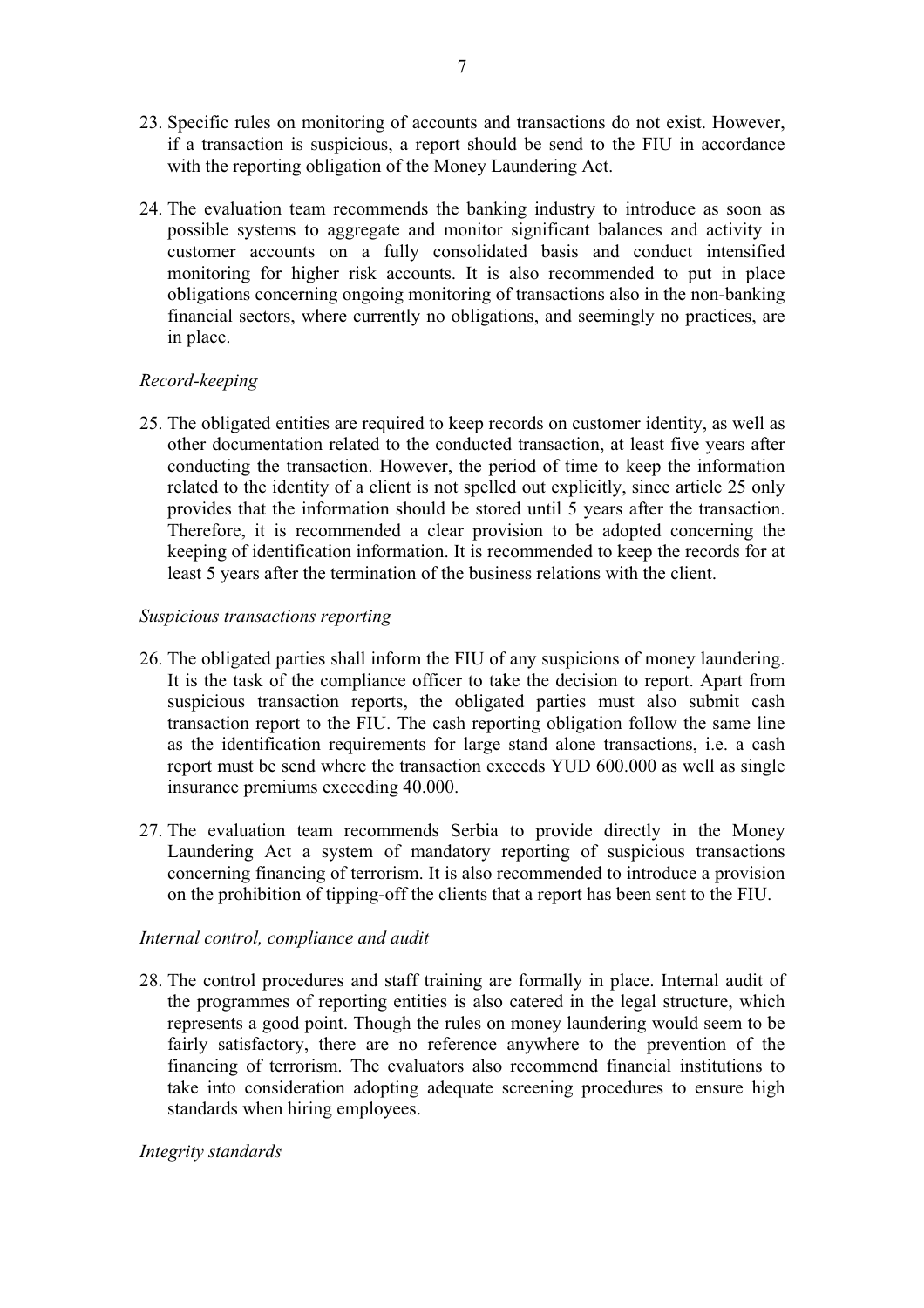- 29. The Central Bank of Serbia can revoke a banking license when it is established that the data and information regarding the founders are false or the activity of the bank is not in compliance with the law. It is the impression of the evaluators that Central Bank pays a special attention to the risks of criminal infiltration in the banking system. The procedure for prior approval of large shareholders is also a step in the right direction.
- 30. The evaluators recommend Serbia to reconsider whether the integrity standards generally are satisfactory in the insurance and securities sectors. Furthermore, the evaluation team recommend a more effective co-operation authorities in the area of monitoring the integrity of large investors and managers in financial entities. The Serbian authorities should satisfy themselves, that the potential misuse of non-profit organisations should be dealt with. As a minimum such organisation should be registered and thus made know to the authorities.

#### *Enforcement powers and sanctions*

- 31. Articles 63-65 of the Law of the Central Bank give the authority to the Central<br>Bank to conduct different enforcement actions. It is stated that the supervisors of<br>the Central Bank are authorised to check compliance of Central Bank should co-operate with foreign and domestic institutions responsible for supervision in the field of financial transaction. The Ministry of Finance as<br>insurance supervisor can enforce sanctions against the supervised entities if they<br>do not comply with the legislation. According to the Law limited or the licence withdrawn. The Security Commission is entitled to ask for any document during on-site inspections, off-site monitoring and within licensing procedures and following changes in the ownership and/ or managerial changes. In case the legal stipulations are violated either a corrective action, a fine or a revocation of license or professional qualification can be applied.
- 32. The enforcement powers of Central Bank seem to be quite appropriate and have been applied in practice by the revocation of the licenses for one commercial<br>banks. Regarding the insurance and securities sectors, the different enforcement<br>tools available for the supervisory authorities seem on paper t appropriate. However, the effectiveness in practice is difficult to assess, since the enforcement powers and sanctions have been applied in those sectors.

#### *Co-operation between supervisors and other competent authorities*

- 33. Article 23 of the Money Laundering Act empowers the Serbian FIU to conclude agreements on data, information and documentation exchange with relevant bodies of foreign countries or international organisations. Article 65 of Law on Central Bank states that the Central Bank should co-operate with foreign institutions responsible for banking supervision, domestic bodies an
- 34. All financial supervisory bodies seem to be adequately equipped with human and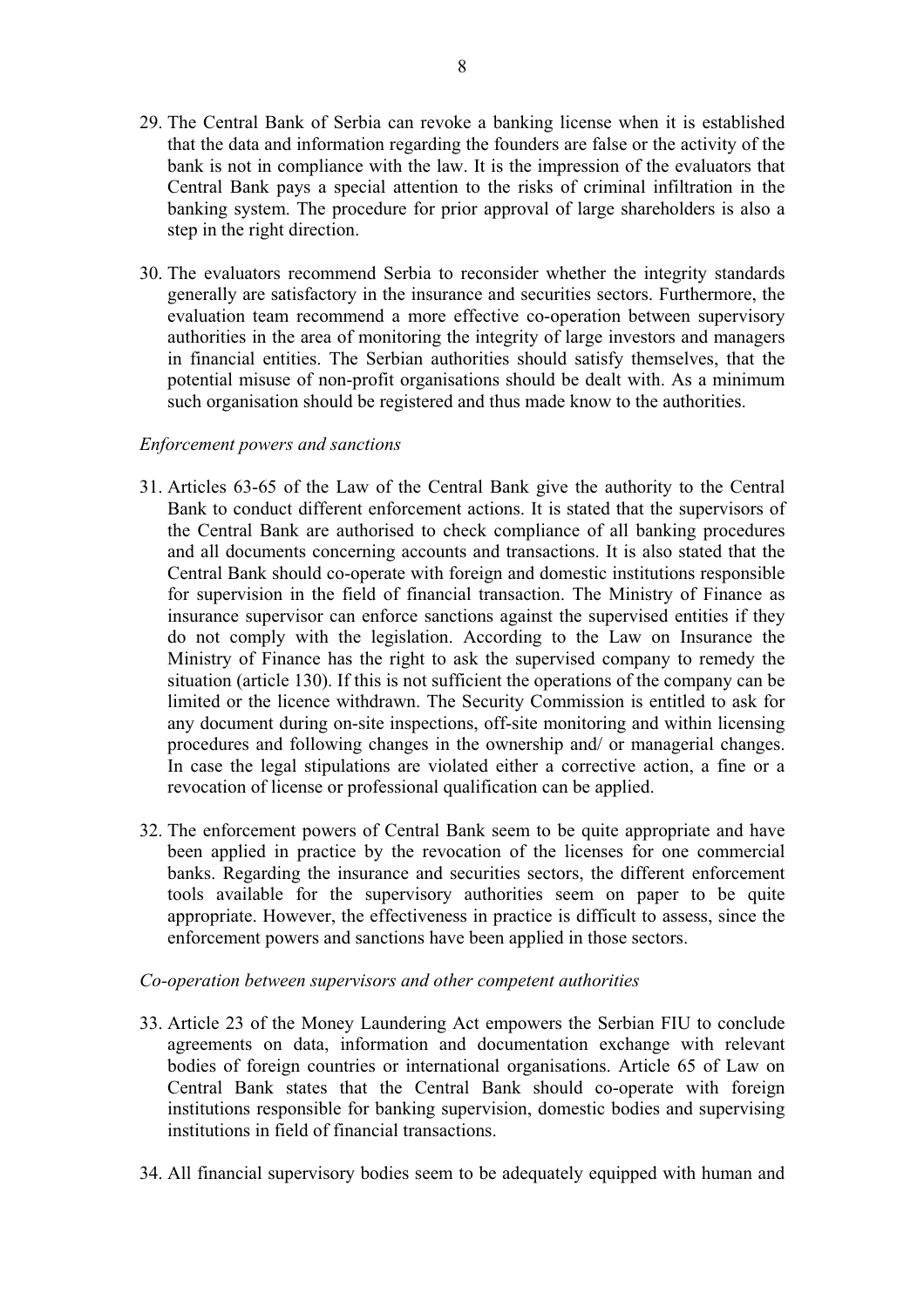technical resource to carry out the primary tasks as prudential supervisors. However, in the specific AML/CFT field only the FIU and the Central Bank seem to have the necessary expertise whereas the supervisory for the insurance and securities sectors still have a long way to go before a satisfactory level is reached.<br>The practical co-operation between the financial supervis case basis.

#### *Non-prudentially regulated sectors*

- 35. The Serbian Money Laundering Act applies not only to the financial sector, but also to a number of other sectors, including: Post offices, persons engaged in the buying and selling of precious metals and jewellery, exchange offices, pawnshops, gambling rooms, betting places, slot machine clubs, lotte
- 36. However, still a few relevant businesses seem not to be included in the AML framework. Of particular relevance are money remitters but also accountants, auditors and lawyers should be included in the Money Laundering Act.

#### **b. Montenegro**

37. Also the AML/CFT regime of Montenegro still lacks essential components. At the time of the on-site visit still no Montenegrin FIU had been established $4$ . It goes almost without saying, that this was of concern, because an FIU was very much<br>needed to co-ordinate the AML/CFT efforts. On the repressive side there is not a<br>specific provision on the financing of terrorism. It is possibl act of terrorism. It is not possible to seize the proceeds of crime just like it is not to finance terrorism. The UN Security Council resolutions on the freezing of terrorism related assets have not been implemented by a specific normative act.<br>All in all, the framework on confiscation and provisional measures is very weak.<br>On the positive side it has to be noted that the preventive f to function, at least on paper. The customer identification requirements generally are adequate and so are the rules on internal control, integrity standards and enforcement powers and sanctions. The requirements for record-keeping go beyond the internationally required standard since the Money Laundering Act requires the keeping of records for a period of 10 years. As for the susp transaction reporting, there is no obligation to report a suspicion of financing of terrorism.

#### **(i) Criminal Justice Measures and International Co-operation**

#### *Criminalisation of Money Laundering and Financing of Terrorism*

38. As mentioned above, signature and ratification of treaties and conventions

<sup>&</sup>lt;sup>4</sup> Subsequent to the on-site visit the evaluators were informed by the Montenegrin authorities that the FIU has been established and that it was operational as of 20/11 2003.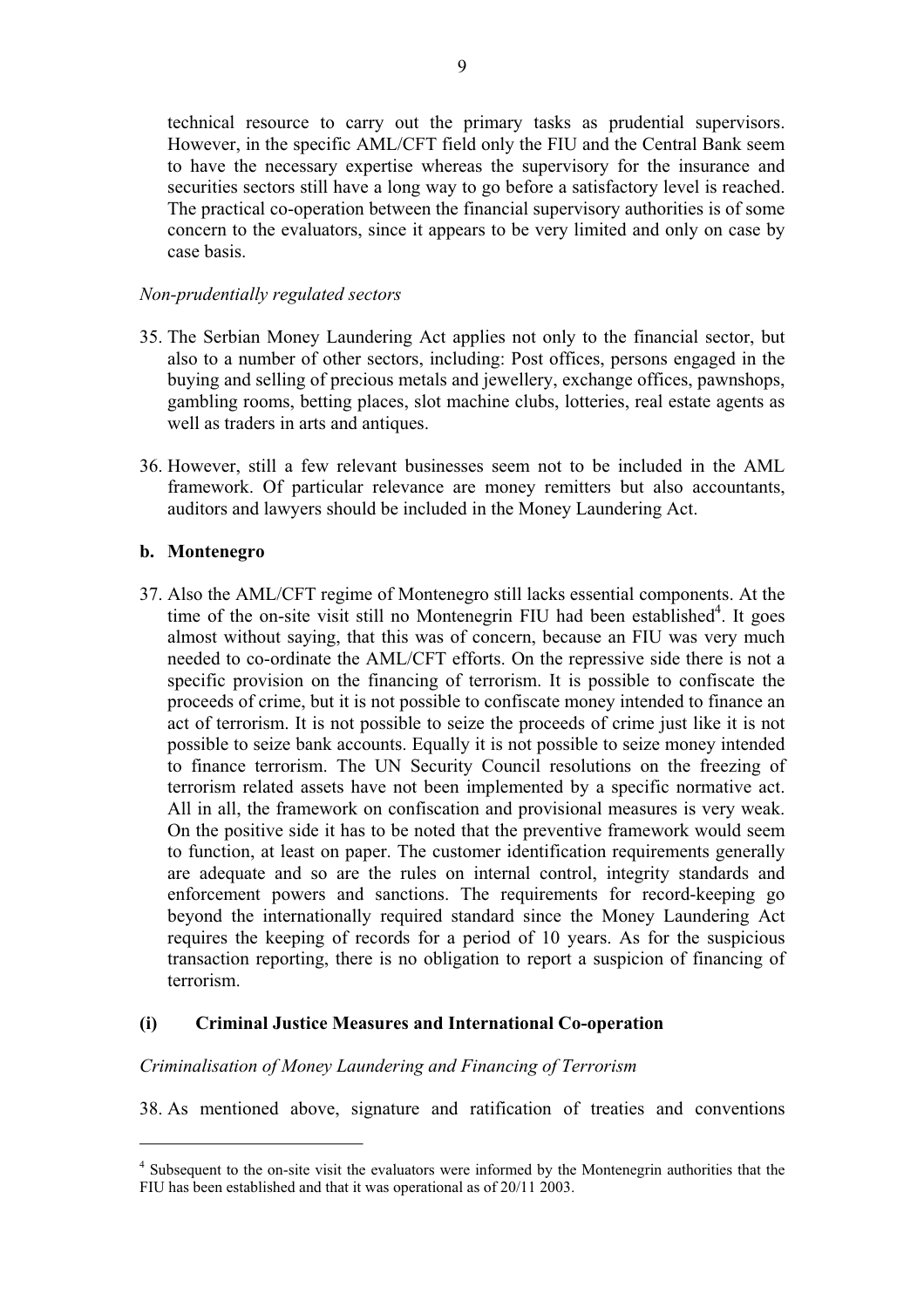remained at union level. Therefore, the description on Serbia regarding the status of signature and ratification of various international instrument in the field of AML/CFT, also applies to Montenegro.

39. In Montenegro, money laundering is criminalised under article 129  $a<sup>5</sup>$ Criminal Code. It covers "Anyone who, during banking, currency or other economic activities invests, undertakes, changes or in other way hides the real source of money, or objects or rights gained with money known to be obtained by<br>a criminal act", and carries a maximum penalty of 12 years of imprisonment. The<br>financing of terrorism is not criminalised by a specific artic Criminal Codes. However, according to the Montenegrin authorities, article 125 and article 155 a (on respectively domestic and international terrorism) combined with the generic provisions on aiding and abetting in the articles 22-26 of the Criminal Code, would make it possible to sanction the financing of terrorism. In the light of this, the evaluators recommend that Montenegro, as a matter of priority, adopts a specific provision on terrorist financing.

#### *Confiscation of Proceeds of Crime or Property used to Finance Terrorism*

- 40. The FRY 1976 Criminal Code applies both to Serbia and to Montenegro. Article 84 and 85 are general provisions, thus applicable to money laundering as well. There is, however, a separate money laundering confiscation provision in article 129 a, paragraph 6, of the 1993 Montenegrin Criminal Code (as amended) stating that "money and property referred to in para. 1, 2 and 3 of th foundation for confiscation of proceeds. There is no provision which explicitly allows the confiscation of money intended to finance terrorism.
- 41. There are no provisions in Montenegro on the seizure of proceeds from crime, just like it is not possible to seize money intended to finance terrorism. The provisions on seizure would cover only objects intended to be used as proof in court. Consequently, it is not possible to seize bank accounts. As far as the execution of the United Nations resolutions relating to the prevention and suppression of the financing of terrorism is concerned, no special powers were given to the authorities with regard to the implementation of these resolutions.
- 42. As a top priority the Montenegrin authorities should make sure, that it is possible to confiscate money intended to be used for acts of terrorism. In this respect, it is recommended to include in the new Montenegrin Criminal Code a provision carrying the elements of the current article 69 of the FRY Criminal Code but extended also to apply to money and/or the substitutes of money (not just "objects"). When it comes to seizure and freezing an entirely new framework is needed. Currently this area is almost unregulated. As a minimum should be urgently put in place complete provisions making it possible not only to seize<br>evidence, but also proceeds (with the wide meaning given in the Strasbourg<br>Convention) and objects and assets (including money) intended to be act of terrorism. Furthermore, the authorities should be give the possibilities to

<sup>&</sup>lt;sup>5</sup> Subsequent to the evaluation visit the evaluators were informed by the Montenegrin authorities that the money laundering offence now is in article 268 of the Montenegrin Criminal Code.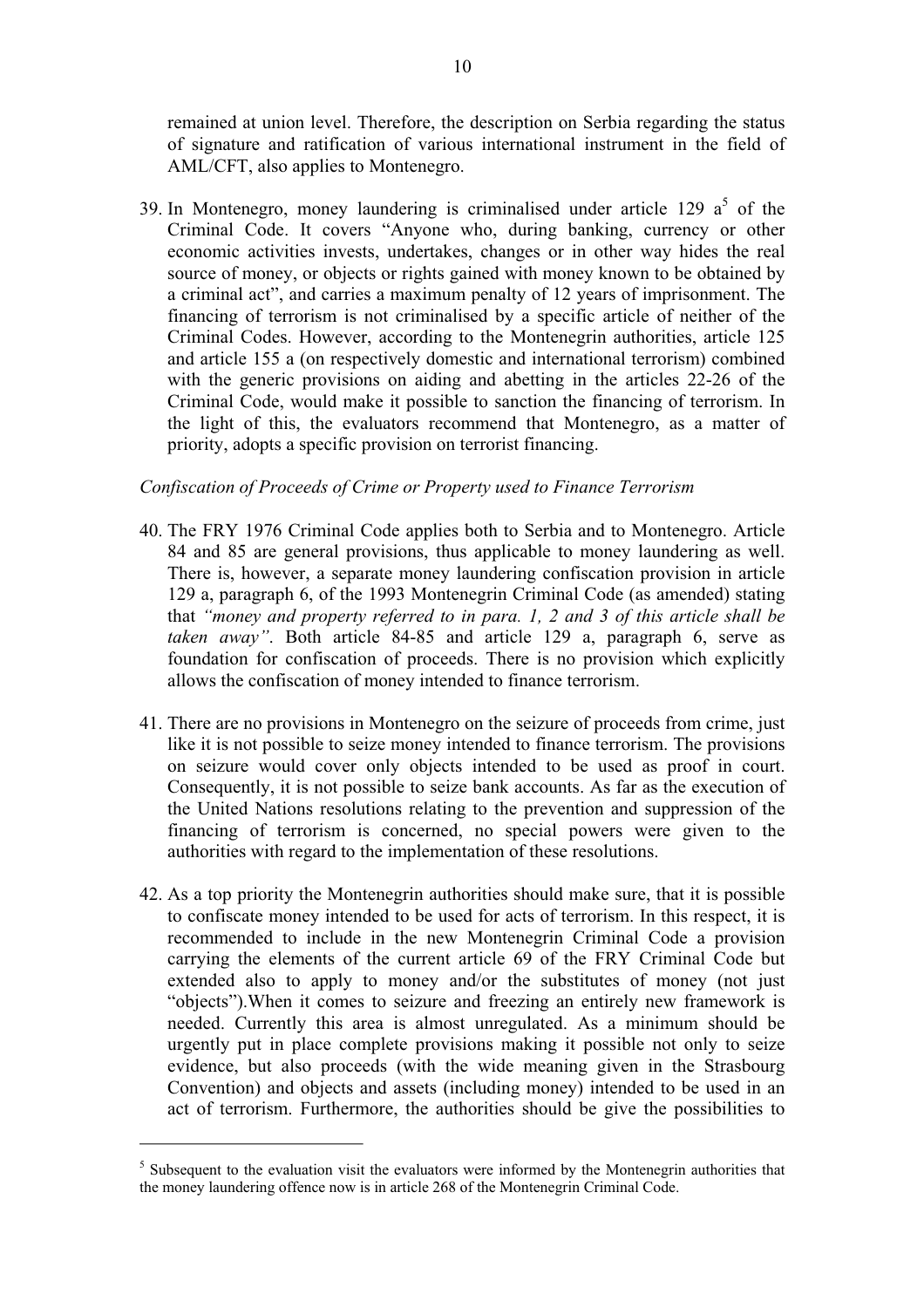freeze without delay the assets of person and/or organisation designated by the UN Security Council resolutions.

### *The FIU and processes for receiving, analysing and disseminating intelligence at the domestic and international levels*

43. At the time of the on-site evaluation visit in Montenegro, there was no Financial Intelligence Unit. It should be noted that the Central Bank performs some FIU functions. However, the Central Bank is far from being regarded as an analogue to an FIU. The evaluators recommend the creation of an FIU and the adoption of its legal basis as a matter of the highest urgency. It is important to create an adequate structure with a sufficient number of skilled staff members and with sufficient<br>technical and other means to successfully perform all their functions in full extent.<br>The FIU should have legal and technical possibilities to databases, to request additional information and to forward the compiled data to the law enforcement authorities as well as foreign FIU's.

#### *Law enforcement and prosecution authorities, powers and duties*

- 44. The Montenegrin Police is organised within the Ministry of Interior. There is a Central Administration for the Suppression of Crime. The Central Administration consists of a number of Departments, including the Departm and are split into 5 divisions: 1) Money Laundering (1 person only), 2) Cyber crime, 3) Serious Crimes (serious theft and other types of acquisitive offences), 4) Corruption and 5) Human Trafficking. There are no special structures for the investigation of terrorism or the financing thereof.
- 45. There is no normative basis in place for carrying out operative activities (e.g. controlled deliveries) and they have not been conducted in practice 6 . As for the access to bank account information, the police cannot get such an access. In some cases apparently the public prosecutor has asked the investigative judge for a production order, but the Montenegrin interlocutors did not point at a specific legal basis for this.
- 46. The role of the Customs Service is very modest when it comes to contributing to fighting economic crime. In fact, the Customs Service would not find itself having the competence of investigating money laundering where the predicate crime is a customs offence or a smuggling offence.
- 47. At the time of the on-site evaluation visit no money laundering cases had been initiated, neither by the police nor by the prosecutor's office. Regarding the police<br>it is recommended to vest much more resources to the Money Laundering<br>Division of the Organised Crime Department. It is quite simply imp

<sup>&</sup>lt;sup>6</sup> Subsequent to the on-site visit the evaluators were informed by the Montenegrin authorities that the Criminal Procedure Code article 237, paragraph 5, now allows for controlled deliveries.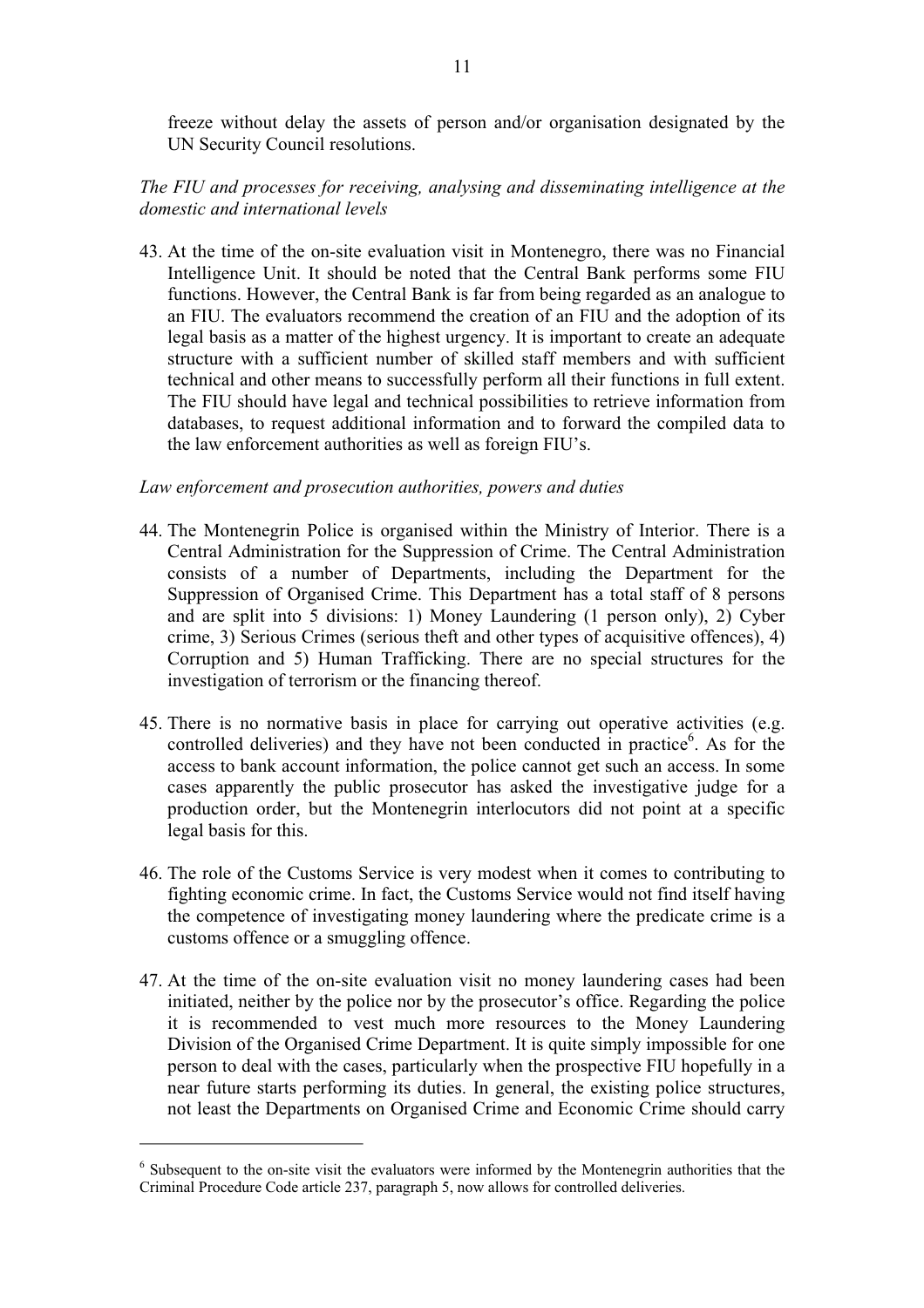out real financial investigations (tracing and identification of the proceeds from crime) at the same time as the criminal investigations. For the time being there is a total lack of focus on the proceeds from the crimes.

12

### *International Co-operation*

- 48. Like in Serbia, also Montenegro applies the dual criminality principle. This, however, is seriously limiting the range of the applicable measures, since in Montenegro there is no general provision on the seizure or freezing of proceeds from crime and since it is not possible to seize bank accounts. principle of dual criminality is to be applied in money laundering cases as well, which might, considering the relatively restricted definition of the offence, limits the possibilities to assist.
- 49. Considering the conditions of extradition as defined by article 525 of the Criminal Procedure Code, the applicability of this measure is fairly restricted, thus it is to be feared that in many cases this option could not provide a perfect coverage. It would be useful if the authorities considered analysin extradition of own nationals is being followed up by a proper submission of criminal proceedings from the foreign country to Montenegro and to ensure that this occurs.

### **(ii) Preventive measures for Financial Institutions**

#### *Prudentially regulated sectors*

#### *General framework*

- 50. The Money Laundering Act provides in article 37 the general rule regarding<br>confidentiality and secrecy regulations. When forwarding data, information and<br>documentation to the FIU the obligation to protect bank secrecy, of the court during the investigations of the cases concerning money laundering and financing of terrorism.
- 51. The serious general impediment for an effective implementation of the FATF Recommendations and other international standards is the lack of a central authority to ensure the proper implementation of the  $law<sup>7</sup>$ . Th recommended that Montenegro urgently sets up a body in charge of money laundering and terrorist financing. The body should fulfil the Egmont Group FIU standard.

### *Customer Identification*

52. There is no explicit prohibition in the laws on opening of anonymous accounts or accounts in fictitious names. According to the Money Laundering Act the

<sup>7</sup> See footnote no. 4.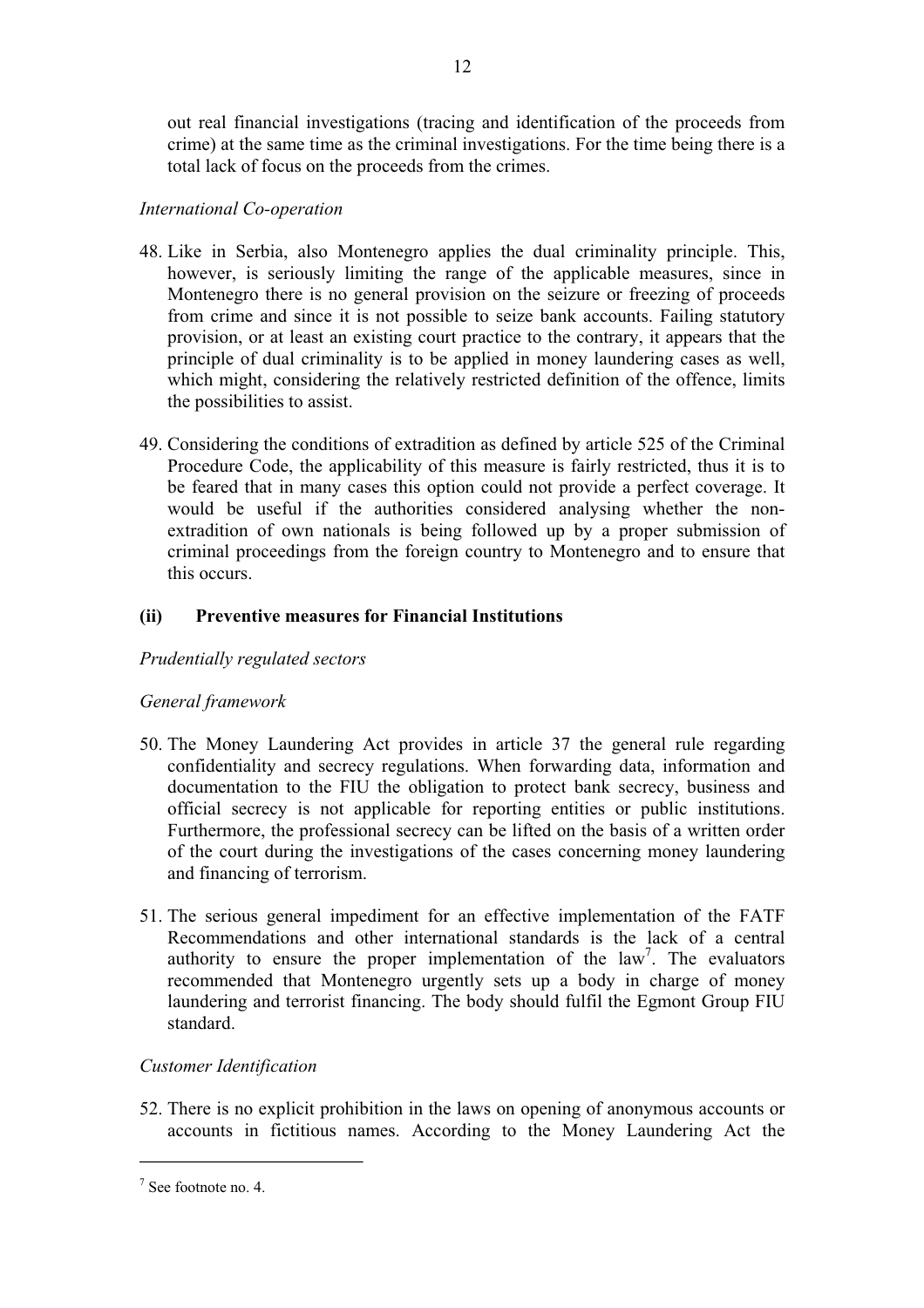identification of clients is mandatory for all obligated parties in the following circumstances: When a an account is opened for a client or another kind of business relationship with a client is established; when a transaction exceeds euro 15.000; when there is a suspicion of money laundering. For insurance companies and insurance intermediaries there are furthermore additional rules.

- 53. The issue of creating special policies and procedures for handling banking facilities with politically exposed persons has not been addressed in Montenegro.<br>Equally, there are no direct provisions which require to keep customer<br>identification information up to-date and relevant by undertaking reg of existing records. It is recommended to adopt special procedures to deal with these topics in an adequate manner.
- 54. Representatives of the law enforcement authorities informed the evaluators that a considerable number of off shore banks are still functioning and performing significant financial transactions out of Montenegro via the Internet, but that the activities now are carried out illegally.

#### *On-going monitoring of accounts and transactions*

55. Specific rules on monitoring of accounts and transactions do not exist. However, according to Central Bank decision no. 45/02 the Montenegrin banks are obliged to pay special attention to transactions that are unusual. If the business transaction is larger than normal or unusual, authorised persons from the bank must require additional information and data on the origin of funds or assets from the client, in order to clarify the reason and purpose of that business relationship. There are no specific rules, which require financial institutions to pay special attention to wire transfers that do not contain complete originator in clear whether there is a mechanism in place for disseminating FATF Recommendation 21 notices. Some guidance on unreliable jurisdiction would therefore be of assistance to the financial institutions.

#### *Record-keeping*

- 56. According to article 39 of the Money Laundering Act, all obligated entities must keep all necessary records on transactions and customer identification for 10 years after the last transaction has been performed or after the termination of the business relationship.
- 57. The evaluators recommend the supervisory agencies for the insurance and securities sectors to play more active roles in supervising the implementation of proper record keeping regime as well as to issue guidelines, policies and procedures to ensure the integrity, reliability and thoroughness of all the relevant stored information.

#### *Suspicious transactions reporting*

58. According to article 13 of the Money Laundering Act, the obligated entities must report to the FIU all cases where a transaction or client raises suspicion of money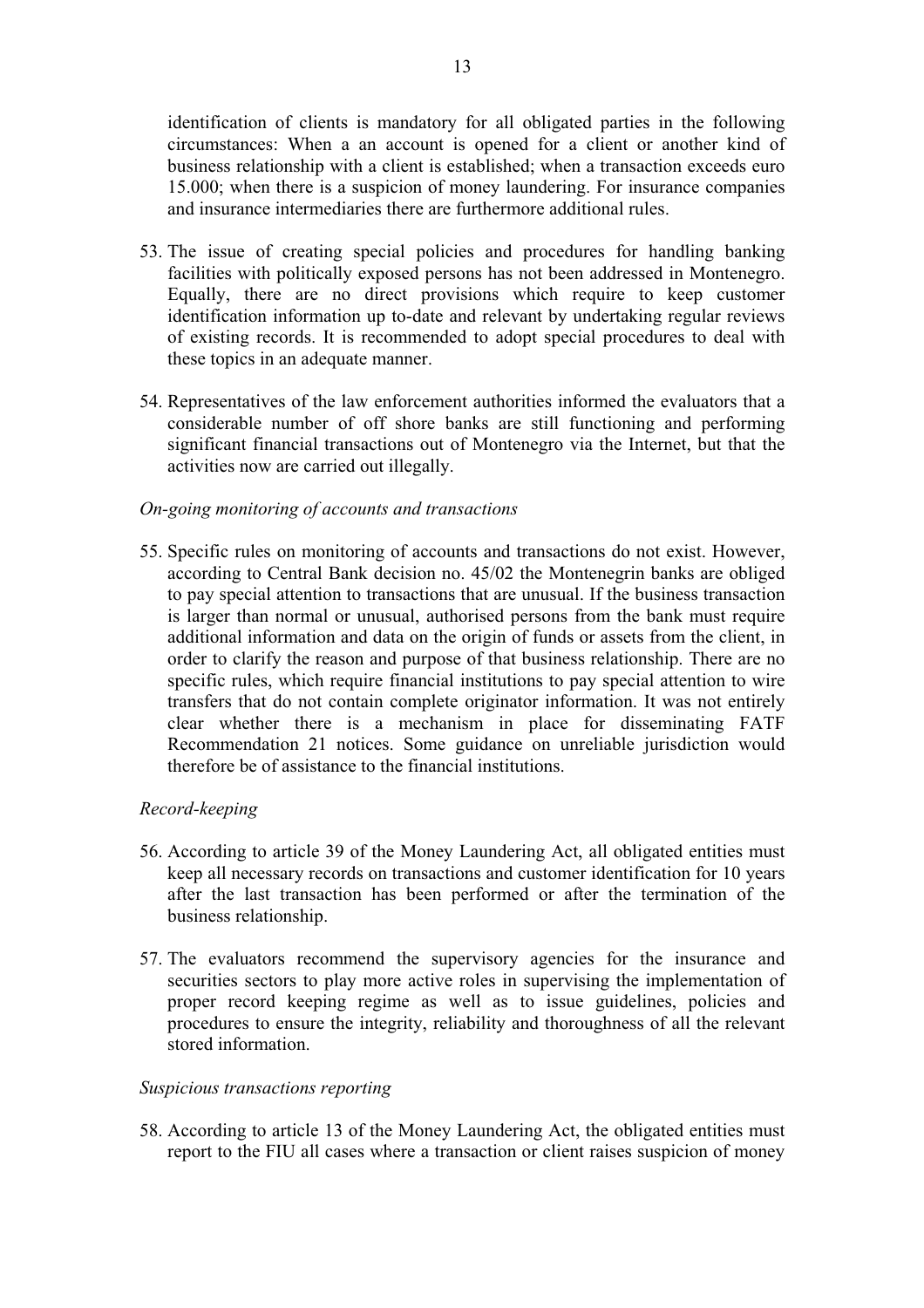laundering. In case of a suspicious transaction report, the FIU may suspend the transaction for a maximum of 72 hours.

- 59. There is also a system of cash reporting in Montenegro. All obligated parties shall – according to article 13, paragraph 1 of the Money Laundering Act – report to the FIU in case of transactions exceeding euro 15.000 and in case of inter-connected transactions exceeding the same amount.
- 60. There are no provisions regarding the obligations of the financial institutions to report their suspicions related to financing of terrorist activities. The lack of such system in Montenegro is crucial to the effective financing of terrorism.

#### *Internal control, compliance and audit*

- 61. According to article 15 of Money Laundering Act, the obliged entities should establish a written compliance plan as a basis to develop policies, procedures and practices for identification of suspicious transactions, d entities should designate a compliance officer with special powers and responsibilities who is responsible to conduct anti-money laundering activities.
- 62. Financial institutions are not obliged to establish and maintain internal procedures to prevent them from being used for financing of terrorism purposes. The evaluation team recommends the issuing of a special legal basis to include components related to the internal control of counter terrorist financing procedures and training of staff.
- 63. It is positive to note that for banks sceening requirements for new staff exist. On the contrary the requirements are lacking for other sectors (or are not spelled out).

#### *Integrity standards*

- 64. According to article 20 of the Law on Banks, the Central Bank should revoke a banking license when it is established that, over a longer period of time, a bank has been involved in unsafe and unsound practices that endangered the safety of deposits.
- 65. The Central Bank Decision on procedures and manner of issuing banking licenses provides that the statements from the bank founders regarding the payment of the initial share capital must be given by each shareholder individually, must be dated and must bear the founder's signature, certified by a court of competent jurisdiction or an attorney. Generally, it is the view of the evaluators that Central Bank seems conscious of the risks of criminal infiltration of the banking system.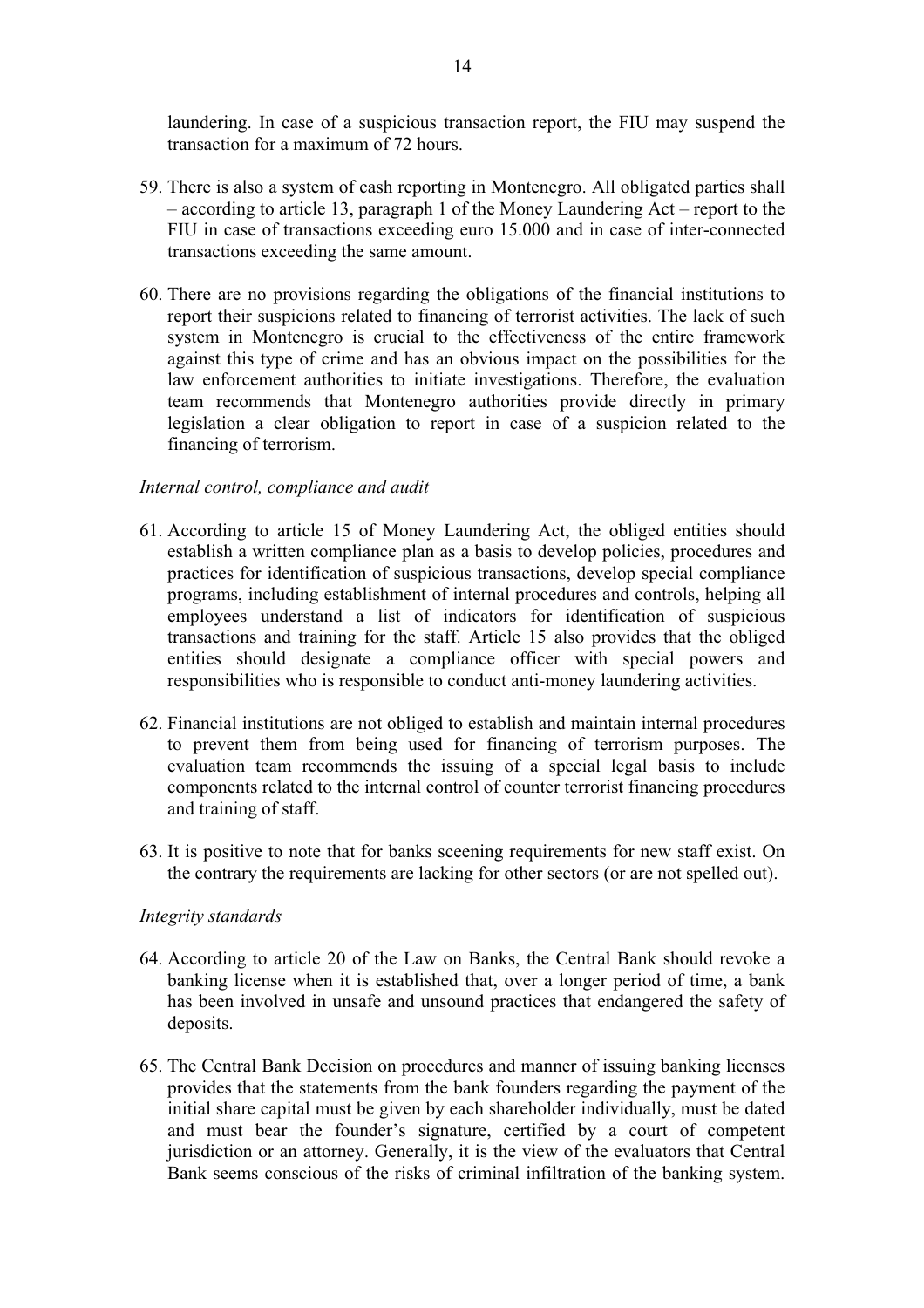This is also demonstrated by the fact that the entire management of the banks needs to have the Central Bank prior approval. Also for insurance and securities companies certain "screening procedures" are in place when approving the management. On the other hand, when it comes to the checking of the minimum capital, there is no control procedure being applied for the insurance sector.

66. No specific requirements are in place concerning the prevention of the potential misuse of non-profit organisations in relation to money laundering and financing of terrorism. It is recommended for the Montenegrin authorities to consider verifying adequately the activites of such organisations.

#### *Enforcement powers and sanctions*

- 67. According to article 44 of the Central Bank Law, the Central Bank has the power to sanction the banks or financial institutions at the discovery of infringements of banking regulations. The Central Bank can issue orders to the banks or financial institutions on how to eliminate the infringements. If the banks or financial institutions deny the Central Bank staff access to the business
- 68. It is necessary that all the existing supervisory authorities ensure that inspection of anti-money laundering and counter the financing of terrorism issues becomes part of their supervisory regimes and they have the powers to sanction. The evaluators recommend that the various existing supervisory bodies should now implement targeted inspections to ensure that subjects comply with the requirements of the Money Laundering Act. Currently no such inspections are in place.

#### *Co-operation between supervisors and other competent authorities*

69. According to article 5 of Central Bank Decision no. 45/02, the Central Bank should co-operate with domestic and foreign institutions on issues related to exchange of current data and information regarding detection and prevention of suspicious transactions. However, the evaluators were not provided with information concerning how the co-operation works in practice. The same applies to the insurance and securities sectors.

#### *Non-prudentially regulated sectors*

- 70. The Montenegrin Money Laundering Act applies not only to the financial sector, but also to a number of other sectors, including: Post offices, gambling houses and other organisers of games of chance, exchange offices,
- 71. However, still a few relevant businesses seem not to be included in the AML framework. Of particular relevance are money remitters, which should be included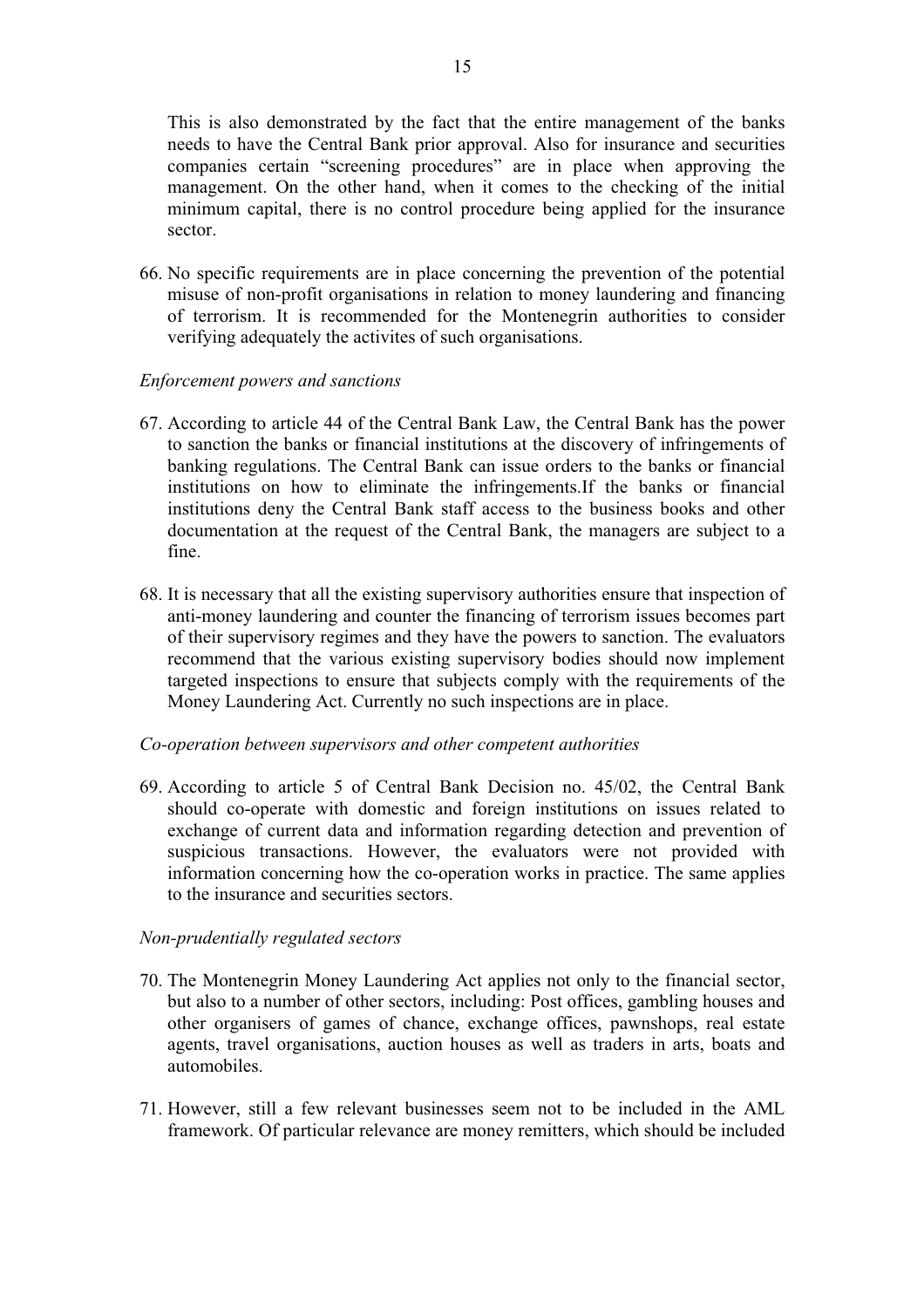in the Money Laundering  $Act^8$ .

#### **D. Summary Assessment of the FATF Recommendations**

- 72. Both Serbia and Montenegro still have a considerable way to go before a sufficient level of compliance with the FATF  $40 + 8$  Recommendations is reached. An immediate priority for both republics should be a thorough improvement of the provisions on provisional measures and confiscation. Furthermore, both republics also need to adopt specific provisions on the countering of financing of terrorism, both the criminalisation and the obligation to report in case of a suspicion of financing of terrorism. For Montenegro another<br>immediate priority should be the making operational of a Financial Intelligence<br>Unit. As mentioned, an FIU was established shortly after the o evaluators have not been able to assess whether it is complying with the Egmont
- FIU standards.<br>
73. Table 1 beneath summarises recommended actions in areas relating to the FATF<br>
40 + 8 Recommendations, and Table 2 contains other recommendations to further enhance the AML/CFT regime.

<sup>&</sup>lt;sup>8</sup> Subsequent to the evaluation visit the Montenegrin authorities informed the evaluators that no money remitters operate in Montenegro.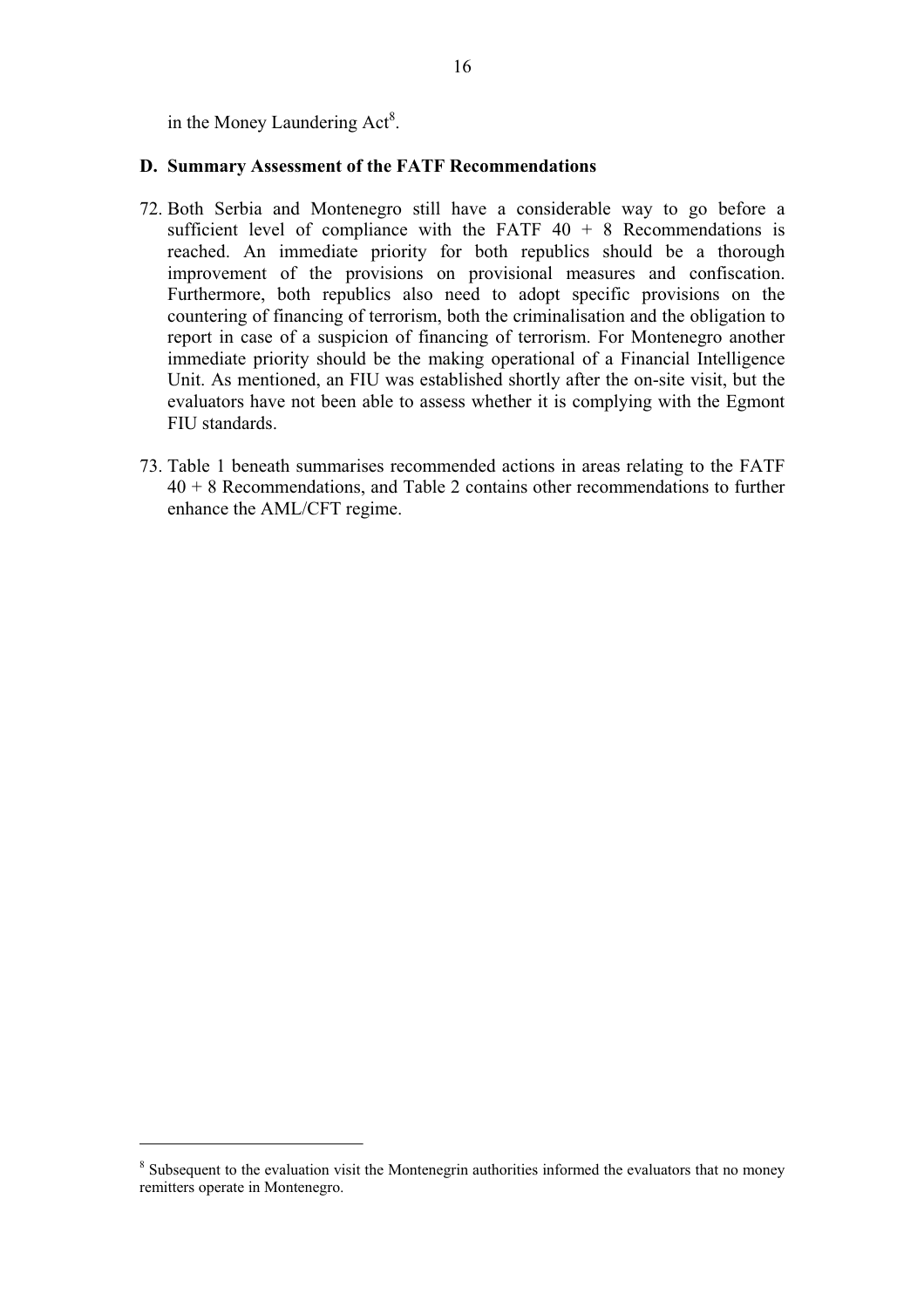| <b>Reference FATF Recommendation</b>                              | <b>Recommended Action</b>                                                                                                                                                                                                                                                                                                                                                                                                                                                                                                                                        |
|-------------------------------------------------------------------|------------------------------------------------------------------------------------------------------------------------------------------------------------------------------------------------------------------------------------------------------------------------------------------------------------------------------------------------------------------------------------------------------------------------------------------------------------------------------------------------------------------------------------------------------------------|
| <b>40 Recommendations for AML</b>                                 |                                                                                                                                                                                                                                                                                                                                                                                                                                                                                                                                                                  |
| Scope of the criminal offence of<br>money laundering (FATF 4-6)   | Both Serbia and Montenegro are<br>recommended:                                                                                                                                                                                                                                                                                                                                                                                                                                                                                                                   |
|                                                                   | To redefine to scope of their respective<br>money laundering offence in order to make<br>sure that all the physical elements as required<br>by the Council of Europe 1990 Convention<br>are covered, including to conceal, acquire,<br>possess or use the proceeds from crime. In<br>Serbia, at the time of the on-site visit, a law<br>to cover those elements was being drafted.                                                                                                                                                                               |
| Provisional measures and<br>confiscation (FATF 7)                 | Both Serbia and Montenegro are<br>recommended:                                                                                                                                                                                                                                                                                                                                                                                                                                                                                                                   |
|                                                                   | To adopt provisions making it possible to<br>seize and confiscate both proceeds, property<br>and instrumentalities.<br>To adopt provision making it possible to<br>seize and confiscate money intended to<br>finance terrorism.                                                                                                                                                                                                                                                                                                                                  |
| Customer identification and record-<br>keeping rules (FATF 10-13) | Both Serbia and Montenegro are<br>recommended:                                                                                                                                                                                                                                                                                                                                                                                                                                                                                                                   |
|                                                                   | To adopt special requirements for the banks<br>to have in place graduated customer<br>acceptance policies and procedures that<br>require more extensive due diligence for<br>higher risk customers.<br>To adopt special requirements for banks to<br>apply enhanced diligence procedures to a<br>customer, if there are reasons to believe that<br>the customer is being refused by another<br>bank.<br>To create special policies and procedures for<br>handling banking facilities with politically<br>exposed persons.<br>Furthermore, Serbia is recommended: |
|                                                                   | To adopt a provision which clearly defines                                                                                                                                                                                                                                                                                                                                                                                                                                                                                                                       |

## **Table 1. Recommended Action Plan to improve compliance with the FATF Recommendations**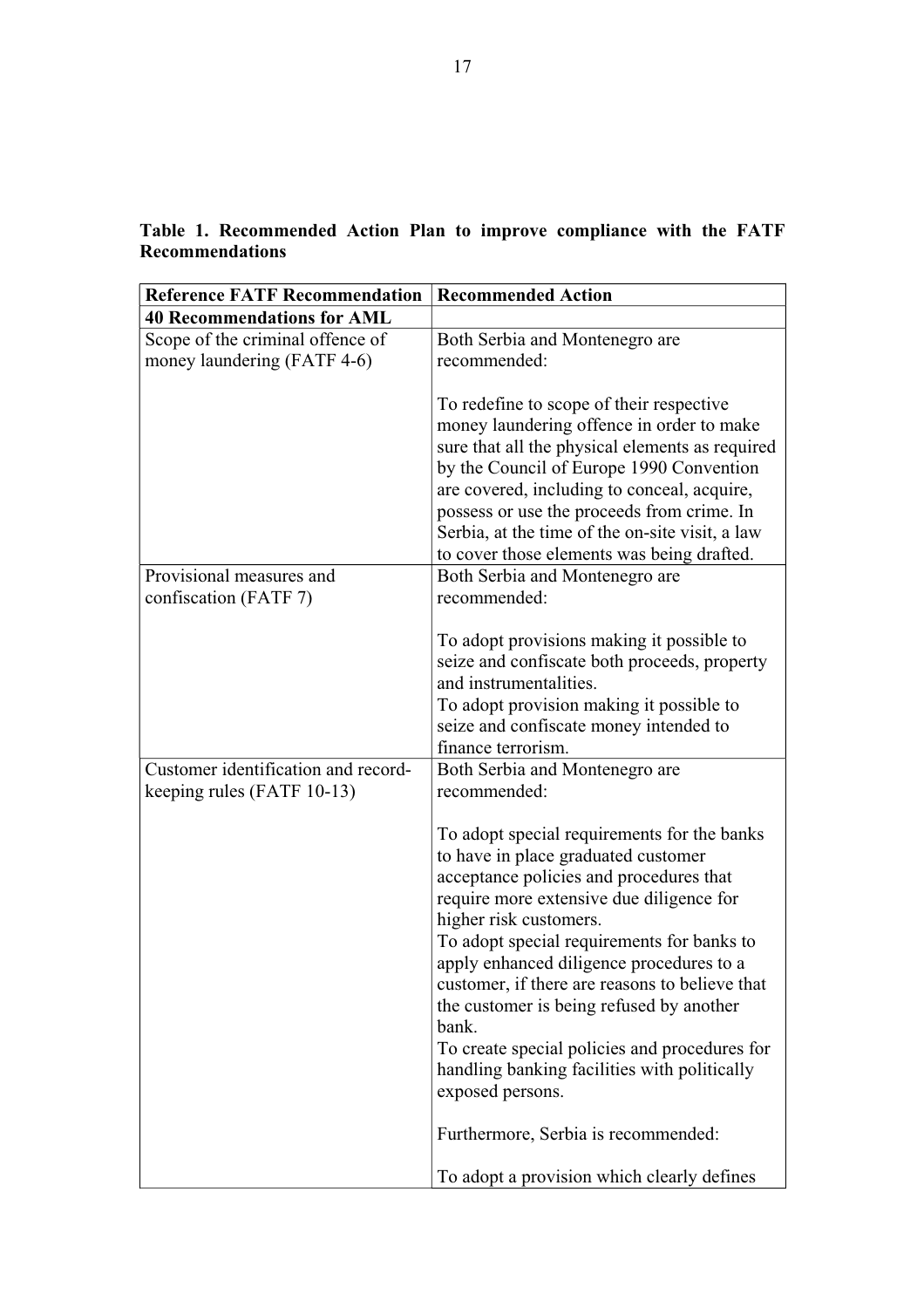|                                                            | the period of time to keep the information<br>related to the identity of a client (article 25 of  |
|------------------------------------------------------------|---------------------------------------------------------------------------------------------------|
|                                                            | the Money Laundering Act only provides that<br>the information should be stored until 5 years     |
|                                                            | after the transaction.)                                                                           |
| Increased diligence of financial                           | Both Serbia and Montenegro are                                                                    |
| institutions (FATF 14-19)                                  | recommended:                                                                                      |
|                                                            | To adopt provisions for the performance of<br>on-going monitoring of accounts and<br>transactions |
| Measures to cope with countries with                       | Both Serbia and Montenegro are                                                                    |
| insufficient AML measures (FATF<br>$20-21)$                | recommended:                                                                                      |
|                                                            | To consider on an up-dated basis providing                                                        |
|                                                            | all relevant intermediaries with information                                                      |
|                                                            | about which countries and jurisdictions                                                           |
|                                                            | should be considered non-cooperative in an                                                        |
|                                                            | AML/CFT context.                                                                                  |
| Administrative Co-operation -                              | Montenegro is recommended:                                                                        |
| Exchange of information relating to                        |                                                                                                   |
| suspicious transactions (FATF 32)                          | To adopt an STR regime making it possible                                                         |
|                                                            | internationally to exchange information                                                           |
|                                                            | relating to suspicious transaction, persons and<br>corporations.                                  |
|                                                            |                                                                                                   |
|                                                            |                                                                                                   |
| <b>8 Special Recommendations on</b><br>terrorist financing |                                                                                                   |
| Criminalising the financing of                             | Both Serbia and Montenegro are                                                                    |
| terrorism and associated offences<br>(FATF SR II)          | recommended:                                                                                      |
|                                                            | To adopt a separate offence on terrorist<br>financing.                                            |
| Freezing and confiscating terrorist                        | Both Serbia and Montenegro are                                                                    |
| assets (FATF SR III)                                       | recommended:                                                                                      |
|                                                            | To adopt a comprehensive normative act                                                            |
|                                                            | providing a mechanism to implement the                                                            |
|                                                            | freezing without delay of assets suspected to                                                     |
|                                                            | be related to the financing of terrorism.                                                         |
| Reporting suspicious transactions                          | Both Serbia and Montenegro are                                                                    |
| related to terrorism (FATF SR IV)                          | recommended:                                                                                      |
|                                                            | To adopt for all relevant intermediaries a                                                        |
|                                                            | mandatory reporting regime on suspicious                                                          |
|                                                            | transactions and activities related to the                                                        |
|                                                            | financing of terrorism.                                                                           |
| Alternative remittance (FATF SR                            | Both Serbia and Montenegro are                                                                    |
| VI)                                                        | recommended:                                                                                      |